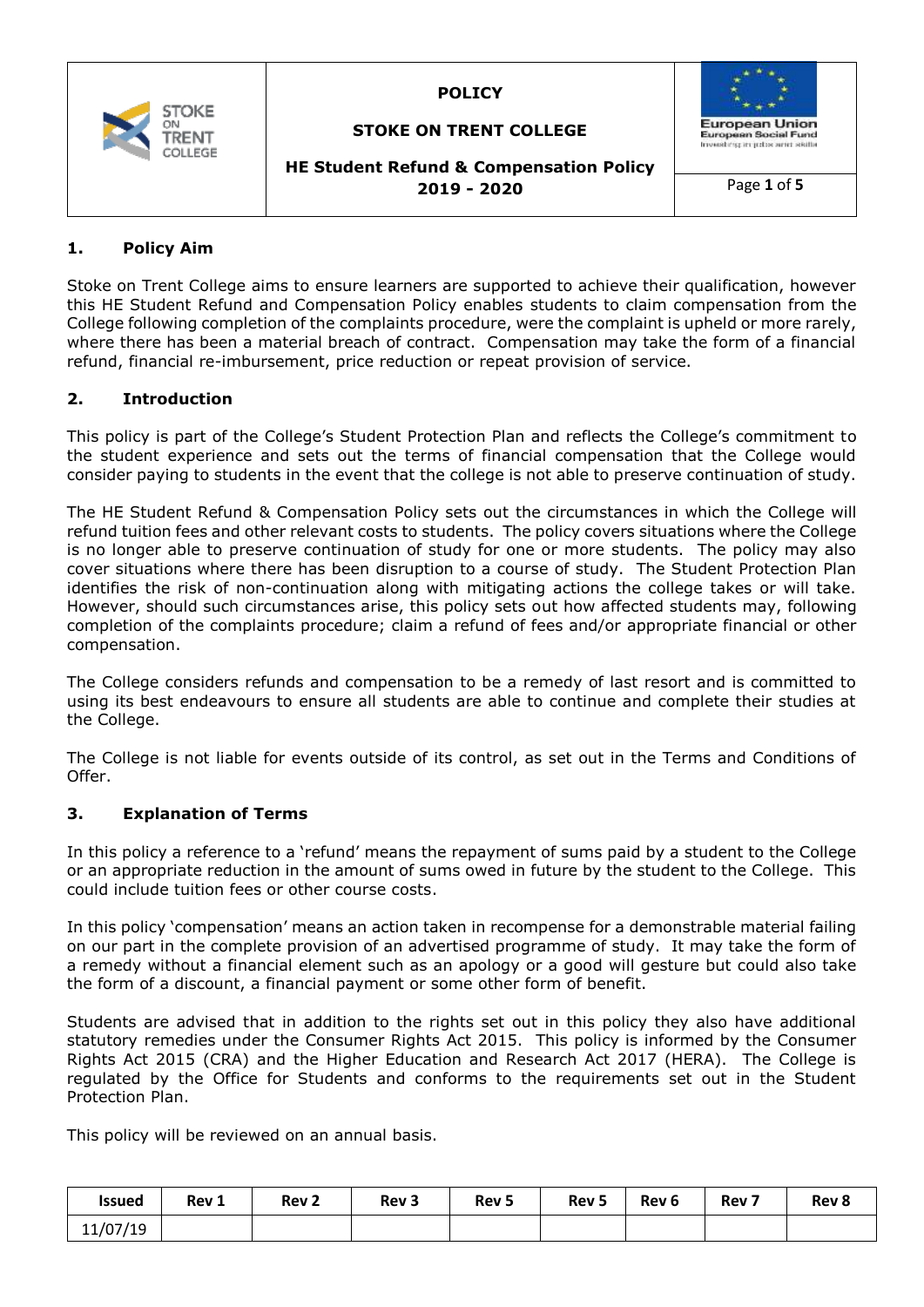

# **STOKE ON TRENT COLLEGE**



**HE Student Refund & Compensation Policy 2019 - 2020** Page **2** of **5**

### **4. Refunds or Compensation in the event of change or dis-continuation of a programme of study**

## **Tuition Fees**

### Dis-Continuation

In the unlikely event that the College should not be able to "teach out" current students on a discontinued programme of study; students (or their sponsor or the Student Loans Company) will be offered a refund of any fee payments made towards that programme of study in the year of noncontinuation, when the student is required to withdraw from the College as a result of the programme non-continuation. The refund of fees will only apply to tuition fee costs incurred in the year in which the academic programme ceases to be offered.

### Programme dis-continuation resulting in student transfer to an alternative programme at this College

Where a programme is discontinued and student transfer to an alternative programme of study at this College with tuition fees different from the original course, the College will charge students the lower of the two fees for their continuing studies. Where the fees of the new programme are less than those of the discontinued programme, the College will refund or adjust future fees already paid fairly. If a student is transferring to an alternative programme at this College following discontinuation of their original programme but suffers a disrupted year as a result, any tuition fees already paid for the affected year will be refunded.

### Programme dis-continuation resulting in student transferring to an alternative programme at this College with a change in location

Where a programme is discontinued and students accept an alternative programme of study at the College which is delivered at a location substantially removed/distant from the location of the original course, the College will provide students with adequate compensation in respect of additional travel costs that are incurred as a result of transferring programme.

#### Programme dis-continuation resulting in student transferring to an alternative programme at another UK Provider

Where a programme is discontinued and students transfer to an alternative programme of study at another provider, the College will utilise student transfer arrangements to enable a transfer to the new provider. Where the transfer involves students receiving 'credit' at the receiving provider, through an approved prior learning mechanism for study undertaken at the College, no refund will be offered in relation to the elements of study which count towards that credit. Refunds of tuition fees incurred at the College will be provided in respect of elements of study which do not receive credit for future study at a receiving provider.

Where transfer to another provider involves a disrupted semester or year of study that does not count towards the new award, the College will refund the tuition fees for the disrupted period of study.

### **5. Who is covered by the policy**

This policy covers all students of the College. It covers students in receipt of a tuition fee loan from

| Issued   | Rev 1 | Rev <sub>2</sub> | Rev <sub>3</sub> | Rev <sub>5</sub> | Rev <sub>5</sub> | Rev <sub>6</sub> | Rev <sub>7</sub> | Rev 8 |
|----------|-------|------------------|------------------|------------------|------------------|------------------|------------------|-------|
| 11/07/19 |       |                  |                  |                  |                  |                  |                  |       |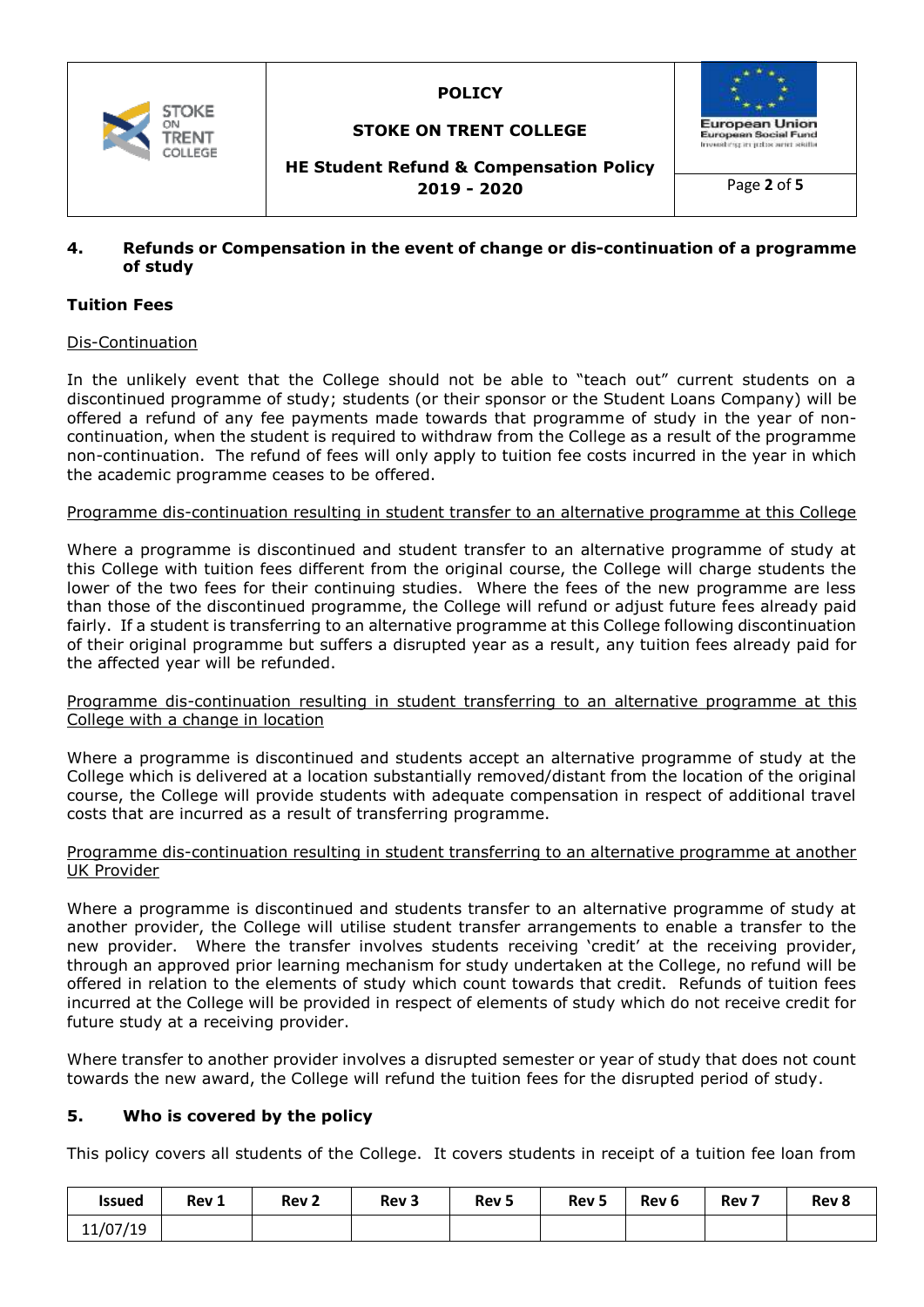

## **STOKE ON TRENT COLLEGE**



# **HE Student Refund & Compensation Policy 2019 - 2020** Page **3** of **5**

the Student Loans Company; students who pay their own tuition fees; and students whose tuition fees are paid by a sponsor. In all cases, tuition fees and other costs, will only be refunded to the original fee-payer/sponsor (whether student loans company, individual student or sponsor of a student).

This policy does not apply to individuals who have completed the studies for which they registered as a student with the College unless, under the Student Complaints procedure, they have taken forward a complaint within three months of the end of their registration period that becomes upheld.

## **6. External Review**

If a student remains dissatisfied with the outcome of a claim for compensation under this policy, the student may be able to apply for a review of the claim by the Office of the Independent Adjudicator for Higher Education (OIA). This is an independent review scheme external to and independent of the College's complaint procedure. The OIA will normally only review issues that have been dealt with through the College's internal procedures. The Executive Director of Adults, HE and Curriculum Support can advise on this.

# **7. Compensation Plan**

The College will put in place a compensation plan relevant to the circumstances of the individual student or students, which includes provision for compensation in respect of additional costs reasonably incurred by students as a result of any transfer of programme or cessation of programme of academic study.

The College will also ensure that its plan for dealing with the programme cessation includes appropriate provision for communicating with, and compensating applicants, who have accepted a place on the programme, and will include as a minimum, an offer of advice and support to help them decide whether or not to apply for a different programme at the College or seek a suitable alternative.

Enrolled students and any applicants who have accepted a place on the relevant programme of study, should also take such reasonable steps, in line with advice given by the College, to mitigate the situation.

Any payments associated with a 'compensation plan' will include appropriate provision for:

- Tuition fee costs (to cover tuition fee loans from the student loans company, self-funded tuition fees or payment of tuition fees from a sponsor)
- Maintenance costs
- Student bursaries
- Lost time
- Travel costs as a result of relocation of provision
- Other College related costs.

Relevant guidance published by either the Office for Students or the Office of the Independent Adjudicator for Higher Education will be taken into account in preparing any such plans.

| <b>Issued</b> | Rev 1 | Rev <sub>2</sub> | Rev <sub>3</sub> | Rev <sub>5</sub> | Rev <sub>5</sub> | Rev <sub>6</sub> | Rev. | Rev 8 |
|---------------|-------|------------------|------------------|------------------|------------------|------------------|------|-------|
| 11/07/19      |       |                  |                  |                  |                  |                  |      |       |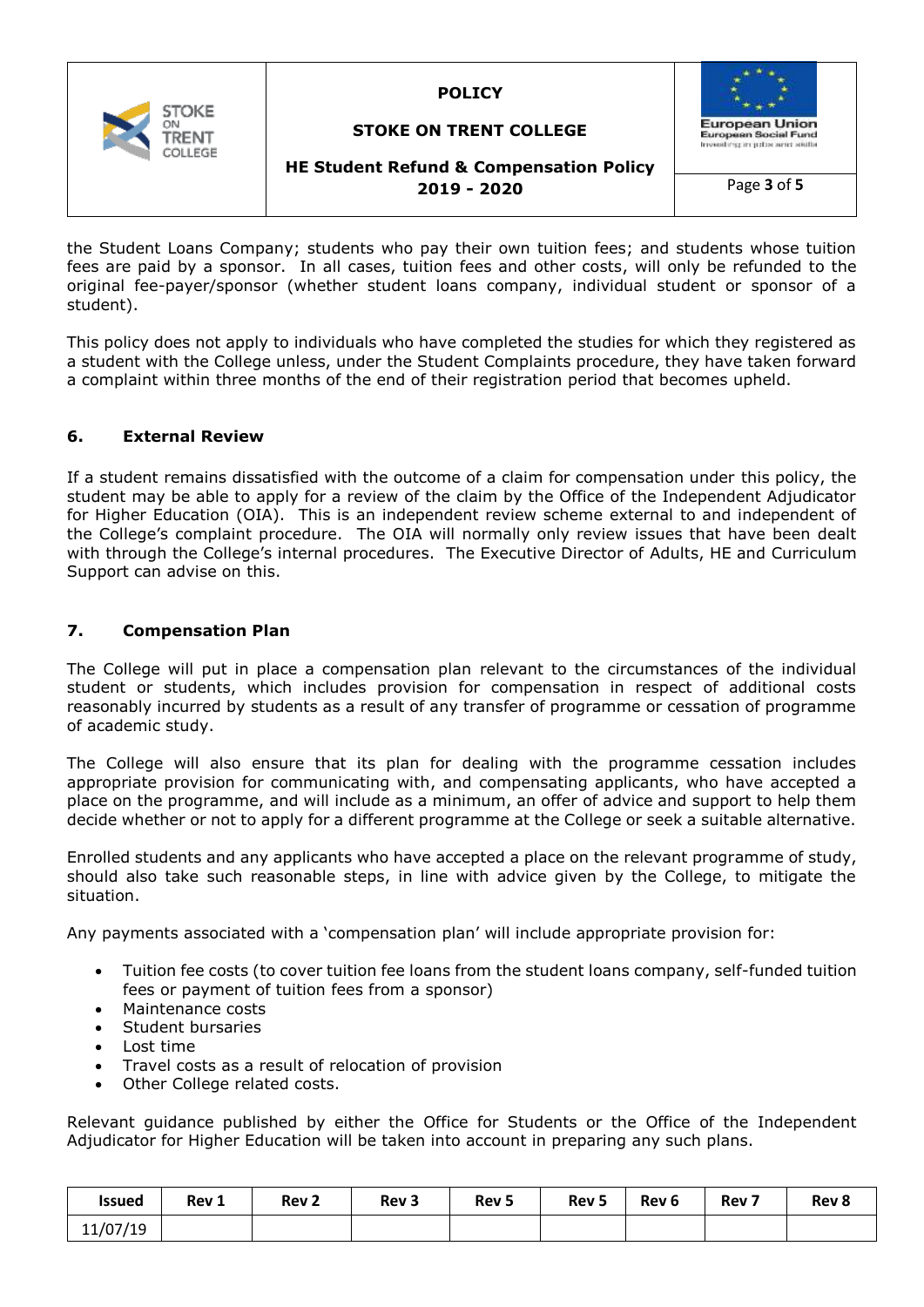

# **STOKE ON TRENT COLLEGE**



**HE Student Refund & Compensation Policy 2019 - 2020** Page **4** of **5**

# **8. Payment**

Refunds will only be made to the bank and account holder (or other financial institution) that originally paid the tuition fee or other costs and will not be paid in cash. This applies whether the student is in receipt of a tuition fee loan from the student loan company, pays their own tuition fees or has their tuition fees paid by a sponsor.

# **9. Individual Claims Process**

Before seeking redress under the terms of the HE Student Refund and Compensation Policy, students/individuals affected should submit a complaint to the College in accordance with the College's Complaints Procedure.

Upon completion of the Complaints Procedure, a student may seek to use the provisions of this policy to seek financial redress if they remain dissatisfied with the outcome. Queries about the application of this policy should be addressed to the Executive Director of HE, Adults and Curriculum Support.

Claims submitted under the terms of this policy should:

- Make it clear that the complaints procedure has been exhausted
- Set out the impact of the programme change, including in financial terms, and what steps have been taken by the complainant to mitigate them.

Upon receipt of a claim under this policy, the College will consider the detail of the claim against the factors set out below. A response will be provided within 15 working days.

Factors the College will consider in assessing claims under this policy:

- a) Whether the College has failed to deliver any specific undertakings that had been given to the students for the way in which the programme was delivered
- b) Whether there has been a failure by the College to deliver against material information agreed with the student at the point of acceptance of the offer
- c) Whether a period of prolonged disruption, without sufficient remedial action, has jeopardised the ability of the College to offer guided learning in a manner that ensures students have a fair and reasonable opportunity to develop appropriate levels of understanding required for the programme.
- d) Whether there has been a material change made by the College that has led to a demonstrable loss to the student
- e) Whether the College followed its own processes in delivering the programme of study
- f) Whether the student has been affected in relation to a final qualification award, accreditation award or ability to take up a job offer
- g) Whether the student has met their own responsibility to minimise losses
- h) Whether the student took up any reasonable adjustments or arrangements that were implemented for students to mitigate against the loss and if so consideration of whether a student was still disadvantaged despite alternative arrangements
- i) Whether, if a complaint is made due to disruption to a student's learning experience which is beyond the student's control, the College communicated with student adequately throughout the process.

| Issued   | Rev 1 | Rev <sub>2</sub> | Rev <sub>3</sub> | Rev <sub>5</sub> | Rev <sub>5</sub> | Rev <sub>6</sub> | Rev 7 | Rev 8 |
|----------|-------|------------------|------------------|------------------|------------------|------------------|-------|-------|
| 11/07/19 |       |                  |                  |                  |                  |                  |       |       |